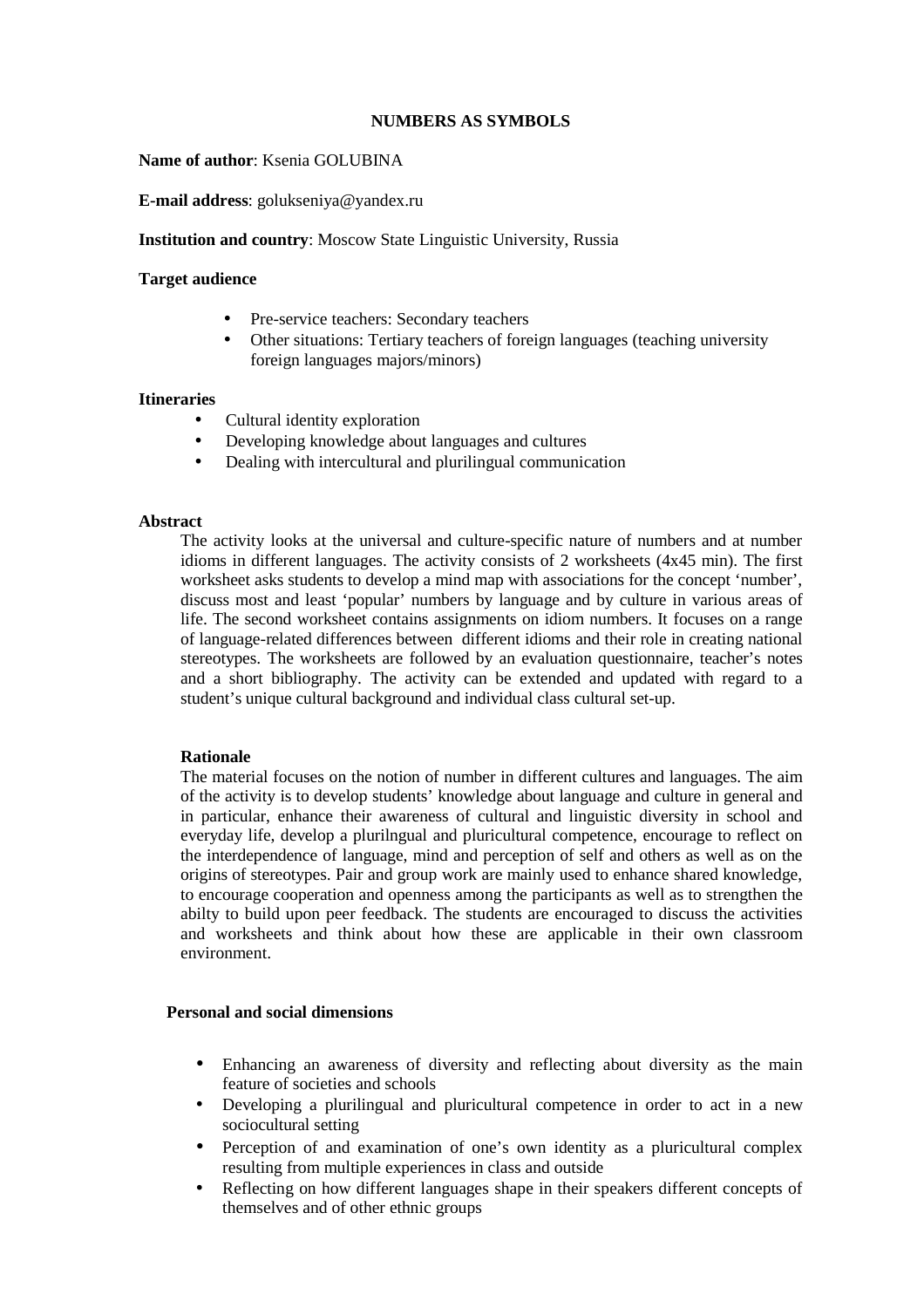# **Professional dimensions**

- Thinking about concepts linked to language teaching
- Developing one's knowledge about language and culture in general
- Reflecting on languages and cultures in the field of general linguistics and languages of the world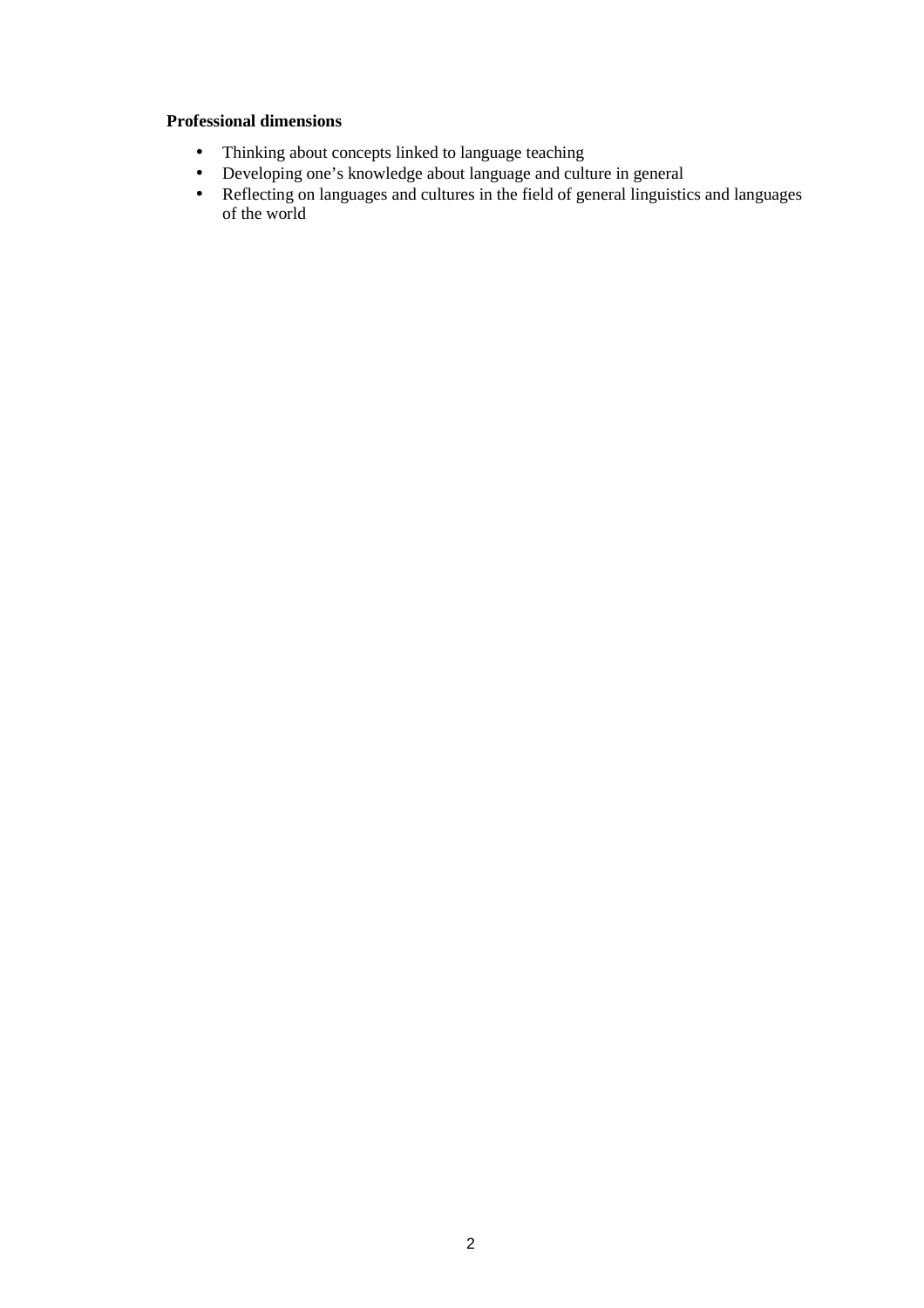# **Worksheet 1 Numbers in art**

# **Timing:** 45' x 2

**Material required**: the print-out of the activity, teachers' notes, paper, markers, a companion to English/ American/ French/ German/ etc literature, the Internet.

# **Grouping**

**《 (individual), 《 《 《 (pair work), 《 《 《 》《 (group work), 《 《 《 《 》《 《 《 》《 (whole class)** 

# **Description of the activities**

The activity encourages students to reflect on the ubiquity of numbers, their universal and culture-bound nature. To achieve this aim the students are required to examine different (most and least common) numbers in everyday life, studies and in the titles of literary works in different languages

# **Warm-up**

Numbers are everywhere around us. We take them for granted as an unalienable part of our lives. Consider the famous quotation by Pythagoras "All is number". In a group, brainstorm the following questions: What do you make of this quotation ? What characteristics of numbers does this quotation emphasize?



1) Develop a mind map to show your associations with the concept 'Number'. Compare it to mind maps developed by your classmates (especially those who come from a different cultural background).



|--|--|

2) Discuss with your partner the differences between your mind map and his/hers. What hidden cultural assumptions or personal biases does it reveal?



3) Discuss your maps with the whole class, identify similarities and differences.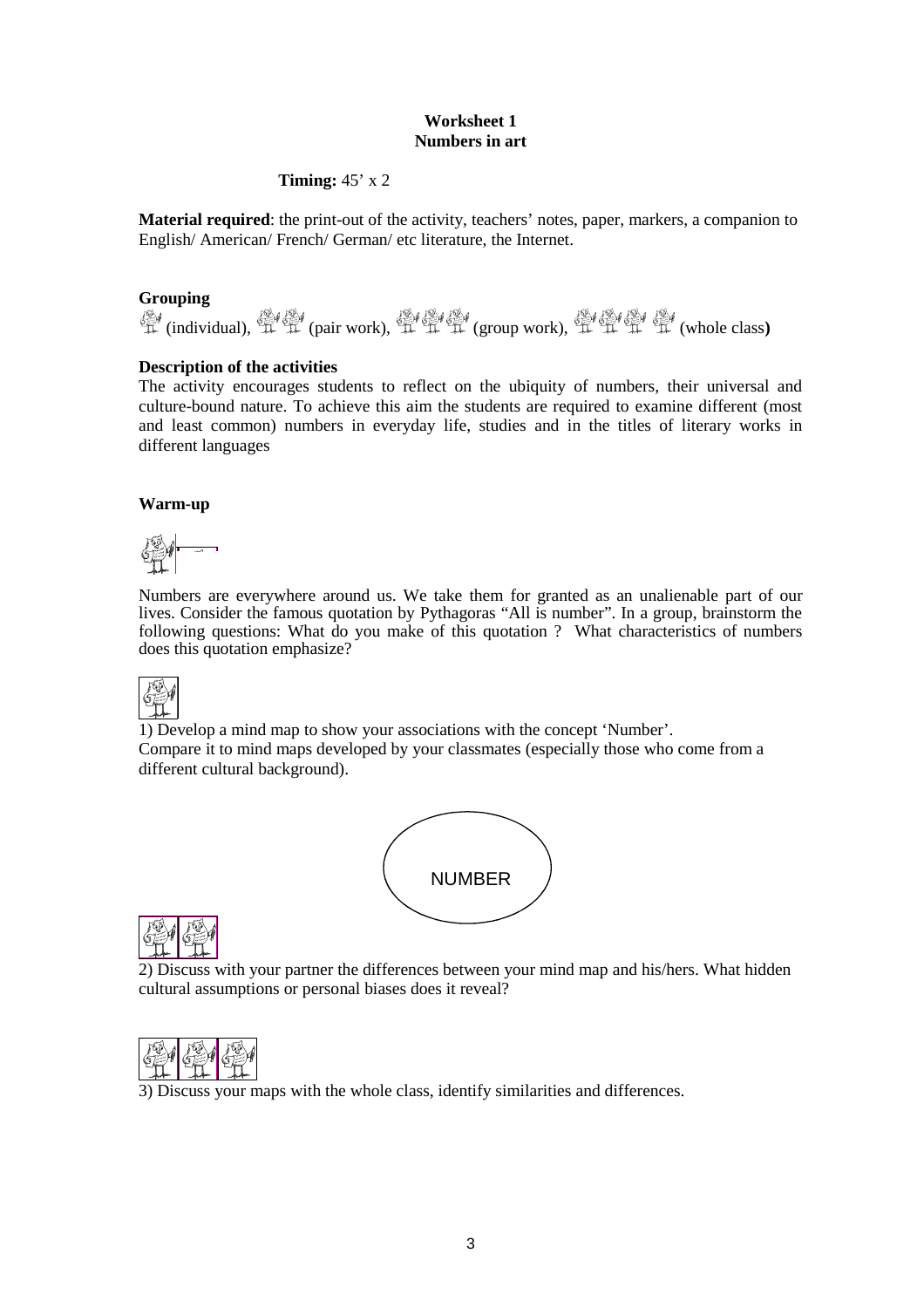4) What are the most 'popular' numbers in your own culture? ……………………

5) In what contexts are these numbers most likely to occur? Give examples and explain your options:

# 影學

5) Think of a similar 'popular' number/s in the culture you study or know well. In pairs, prepare to discuss in class the following questions:

(5.1) Is this number/Are these numbers different from the one(s) in your culture?

…………………………………………………………………………………………….

(5.2) In what contexts are these numbers most likely to occur? Give examples and explain your options:

6) Numbers make eye-catching titles/headings for literary works or works of art. Now you will see titles of three famous literary works with one word missing. Try to supply this word.

a) '………… Kameraden'

b) 'Волк и ……… козлят'

c) '…….Night'



7) Are writers and poets guided by their artistic intuitions in their choice of numbers for their titles and choose at random, or do they follow a broader conceptual framework underlying their cultures?

Brainstorm this idea in groups and remember some works of art with numbers in the titles in different languages. Can any patterns be observed? Develop a poster to present and assess your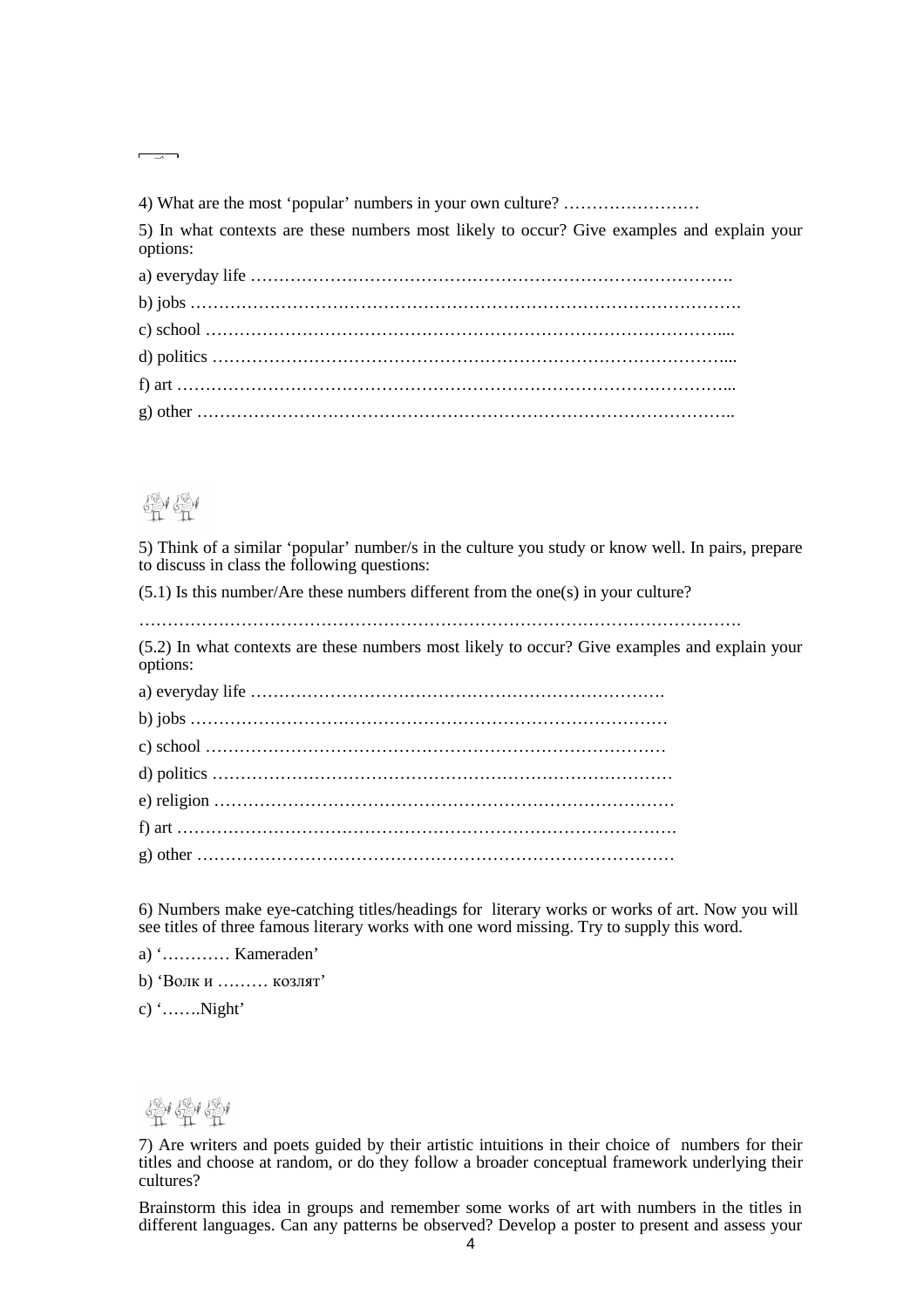findings.

8) Follow-up.

How would you like to use this activity in class? What modifications and/or follow-up activities can you suggest?

# **Evaluation**:

practices/ teaching environment.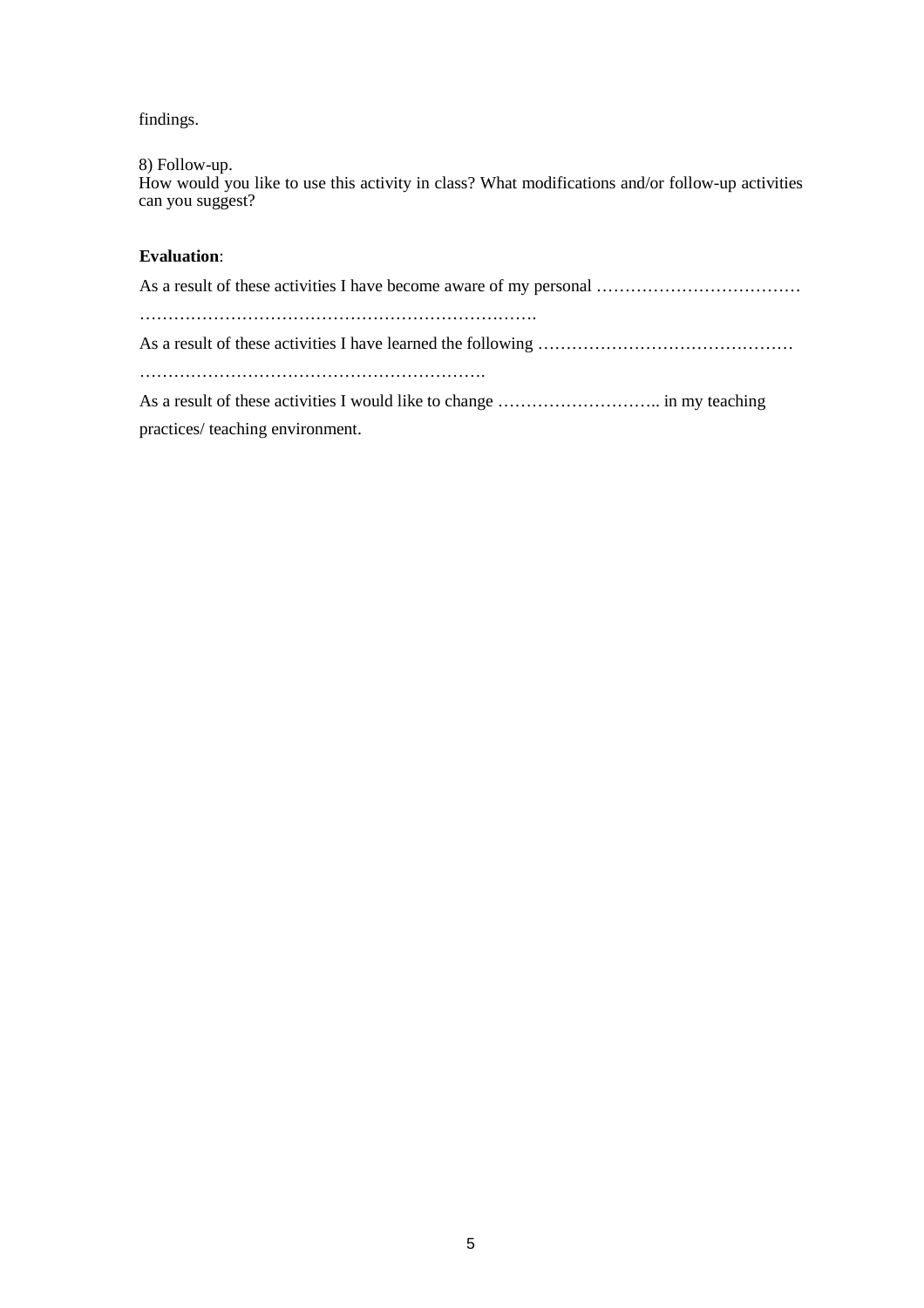#### **Worksheet 2 Number Idioms Rule, O'K?**

#### **Timing:** 45' x 2

**Material required**: the print-out of the activity, teachers' notes, sheets of paper, markers, a dictionary of idioms, the Internet.

# **Grouping**

**章** (individual), 章 章 (pair work), 章 章 章 (group work), 章 章 章 章 (whole class)

#### **Description of the activities**

The activity encourages students to examine the link between language (number idioms), mind and culture. It addresses the issue of linguistic diversity and students' awareness of it and invites to look into the origins of national stereotypes.

# 鼎

1**.** It is an accepted truth that language is a vehicle of culture. Number idioms can be found in any language. They reflect folk wisdom, the significance that ethnic communities attach to certain numbers as well as the cultural associations these numbers have in the national psychee. Can you quote 2-3 number idioms in your own language/other languages you speak? What do they stand for?

劉 2. How often you use number idioms when you speak your native language?/Any other language?

# $\frac{\sqrt{3}}{11}$

3. What are your reasons for choosing a number idiom against (a) a neutral expression; (b) another idiom with a similar meaning?

# 學學

4. Ask your classmates/colleagues/ people in your speech community if they use number idioms and how often. What are their favourite ones? Do they attach any particular importance to this class of idiom? Why?

靈 5. Listen to the recording<sup>1</sup> of several number idioms and identify the language they come from.

# 骨骨

6. With your partner, look at the number idioms below and colour-code words that mean numbers in them.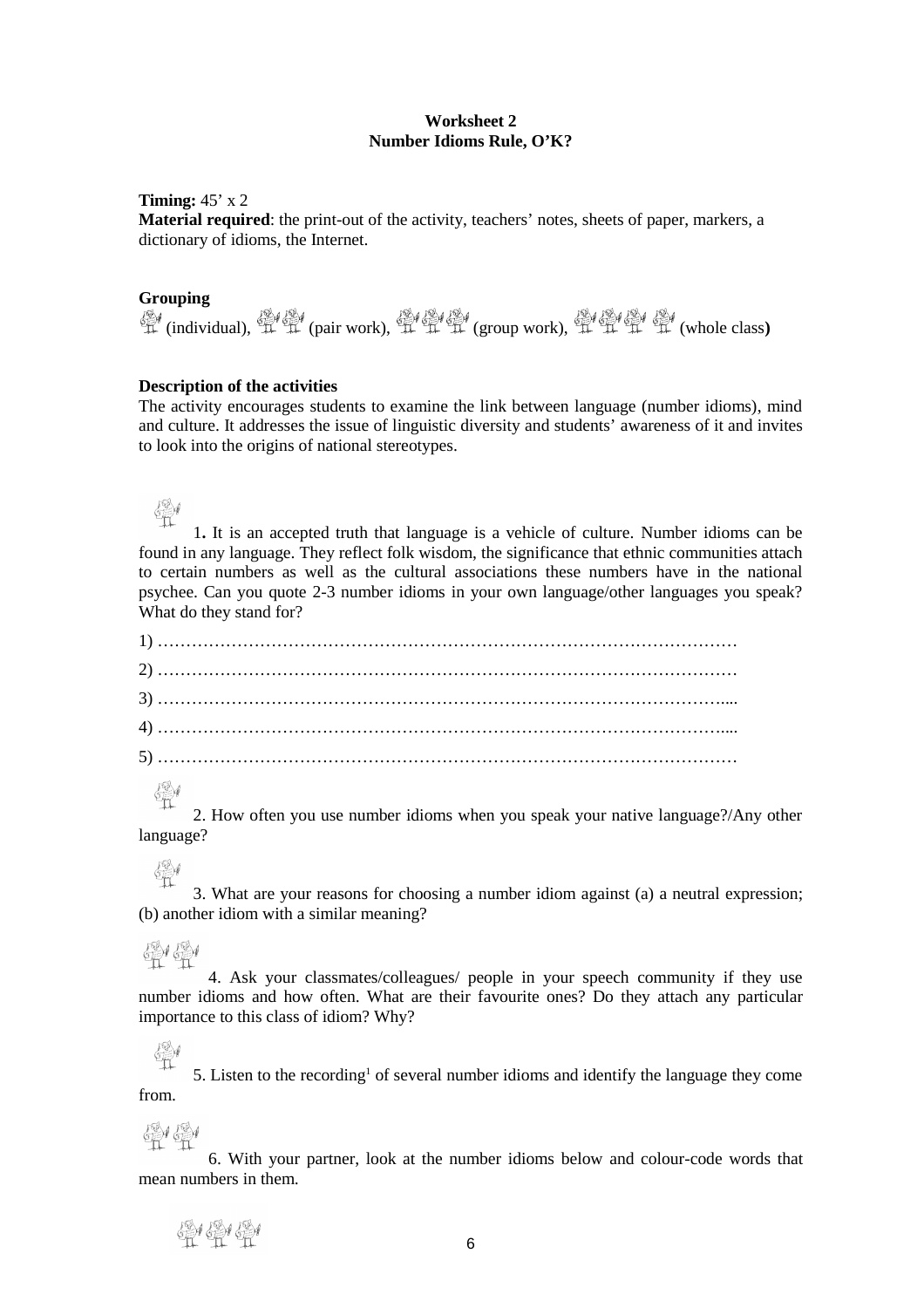7. Break down into three groups. Each group classifies the idioms below along one of the lines:

- a) by language (you can colour-code each language differently)
- b) by the number/related word used in them
- c) by meaning. For (c) fill in the chart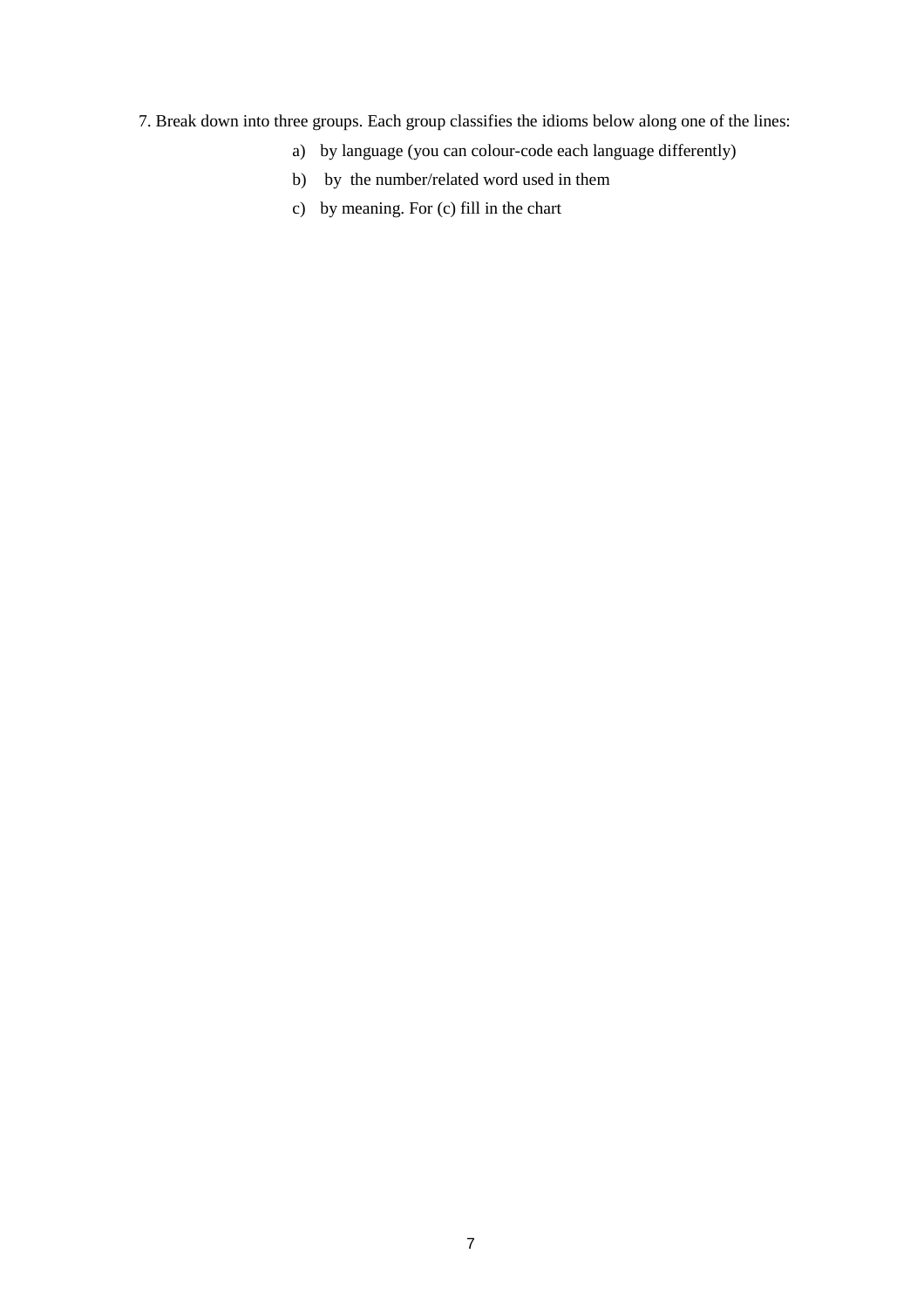#### (Idioms can be written on separate cards)

Ménage `a trois / At the eleventh hour / deux poids et deux mesures / to kill two birds with one stone/ pays du troisièmt monde / faire d'un sel trait, en une fois / один в поле не воин / être ravi au septième ciel// in/mit einem Zuge/ faire coup double// in /mit drei Worten sagen / одним махом семерых убивахом / le revers de la médaille / меж двух огней / première damf de Tétât/ travailler pour deux, comme quatre / страны третьго мира / идти на все четыре стороны /un pour tous, tous pour un/ fünf Minuten vor zwölf / in one go /yбить двух зайцев/ nager entre deux eaux/ die Dritte Welt/просто как дважды два / two sides of the same coin/ nur mit halbem Herzen/ Qui donne t^ot, donne deux fois/ страны третьего мира / seine zwei Seiten haben / третьего не дано/ The first Lady in the State/ die sieben Weltwunder/ entre quatre yeuz/eins, zwei, drei /знать как свои пять пальцев/ En deux tepms et trois (quatre) mouvements/ семь чудес света/ für drei (arbeiten, essen)/ ewig und drei Tage /a nine-day wonder/ за один присест/ Unter vier Augen/ in seventh heaven / семь чудес света /on cloud nine/ les sept merveilles du monde/семь раз отмерь, один раз отрежь/ the Third World / im siebenten Himmel sein /на седьмом небе от счастья/ a half-hearted (attempt)/ look like million dollars // Nun /jetzt schlägt's dreizehn/ семь нянек, а дитя без глаза / trois jours apr`es jamais / zwei Fliegen mit einer Klappe schlagen / есть за семерых /Seven Wonders of the world/ ein dreieckiges Verhältnis / two is company, three is a crowd /выглядеть на все сто/ а \$ 64000 question/ семь пятниц на неделе/ a cat has nine lives.

#### **LIST A (by language)**

#### **LIST B** (by the number used)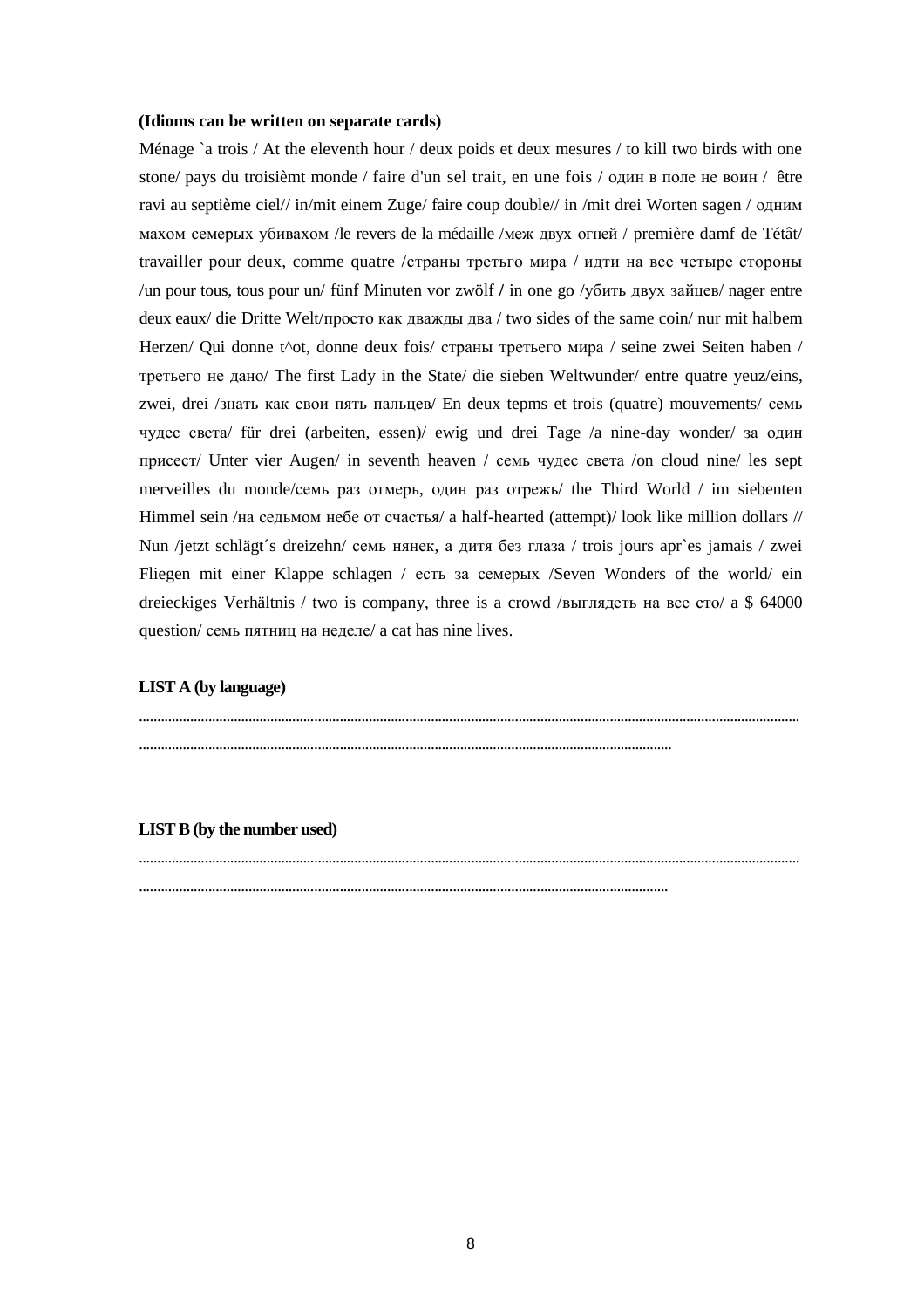## **LIST C (by meaning)**

| Language | Language | Language | Your own language |
|----------|----------|----------|-------------------|
|          |          |          |                   |
|          |          |          |                   |
|          |          |          |                   |
|          |          |          |                   |
|          |          |          |                   |
|          |          |          |                   |
|          |          |          |                   |
|          |          |          |                   |
|          |          |          |                   |
|          |          |          |                   |
|          |          |          |                   |
|          |          |          |                   |
|          |          |          |                   |
|          |          |          |                   |
|          |          |          |                   |
|          |          |          |                   |
|          |          |          |                   |
|          |          |          |                   |
|          |          |          |                   |
|          |          |          |                   |
|          |          |          |                   |

1. What do the above number idioms show more similarities or differences?

2. Do the languages favour a particular number more than another? Is it a small or a large number? Is there any number shared by all the languages in question/ most of the languages in question? Does this linguistic data corroborate or contradict your answers in Worksheet 1?

10. What kind of differences have you observed:

a) structural …………………………………………………………………

b) lexical …………………………………………………………………….

c) grammatical ………………………………………………………………

d) semantic ………………………………………………………………….

e) cultural …………………………………………………………………….

Which of them are most prominent? How can you explain it?

11. Can one say that numbers have meaning in the same way as words have meaning?

- 1. Reflect on what particular feature specific to an individual culture do these idioms reveal? Use your own culture as an example. Or, more broadly, to what extent can number idioms illustrate the national character? Can they foster national stereotypes?
- 2. Based on your own experience and knowledge of other ethnic communities and cultures assess the truthfulness of the given idioms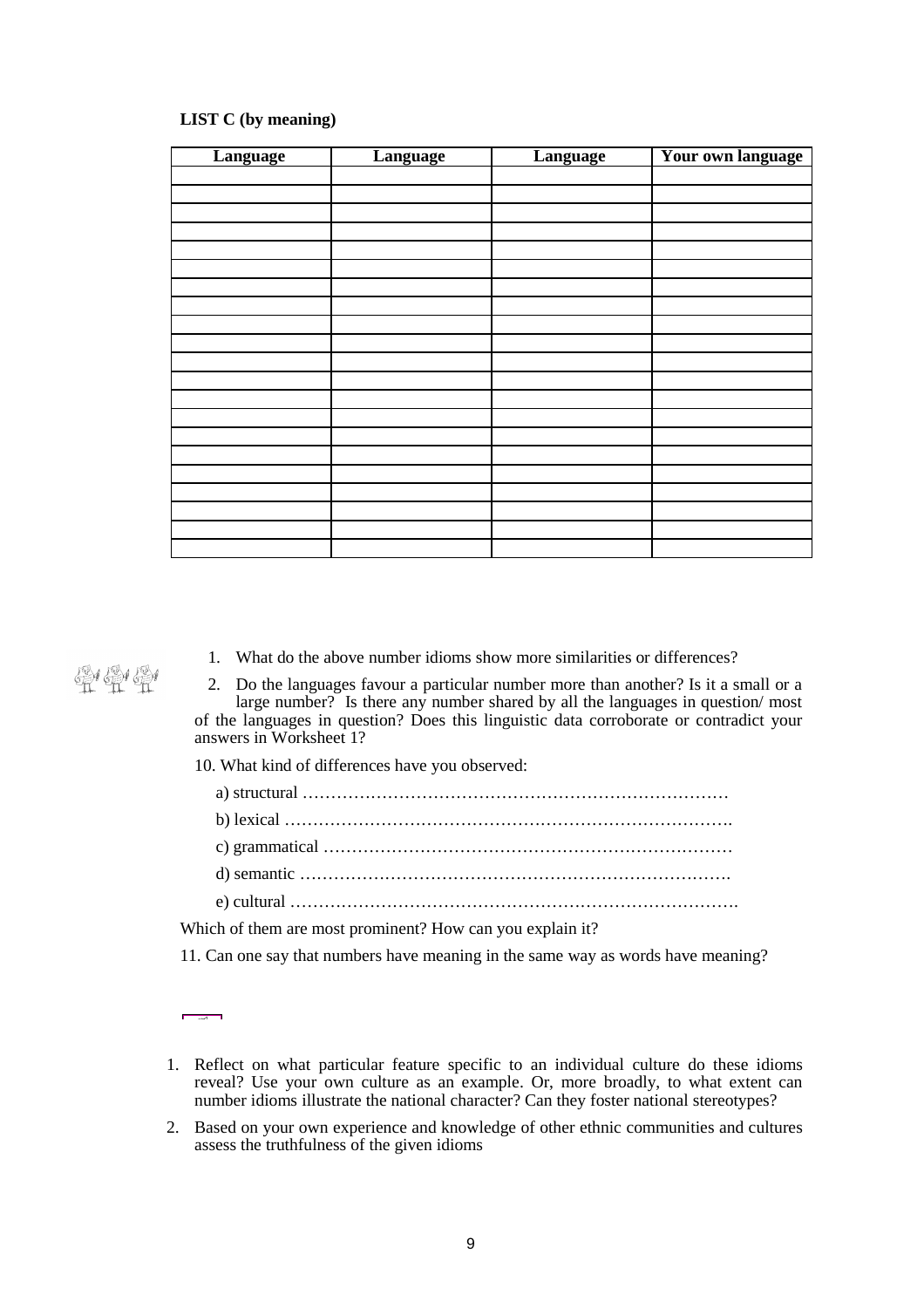14. Brainstorm the following topic: To what extent might different languages shape in their speakers different concepts of themselves or of other ethnic groups?

15. How would you modify or develop this activity to teach it to your own class?

# **Evaluation**

 $\mathbf{I}$ ÷

è

| practices/teaching community. |
|-------------------------------|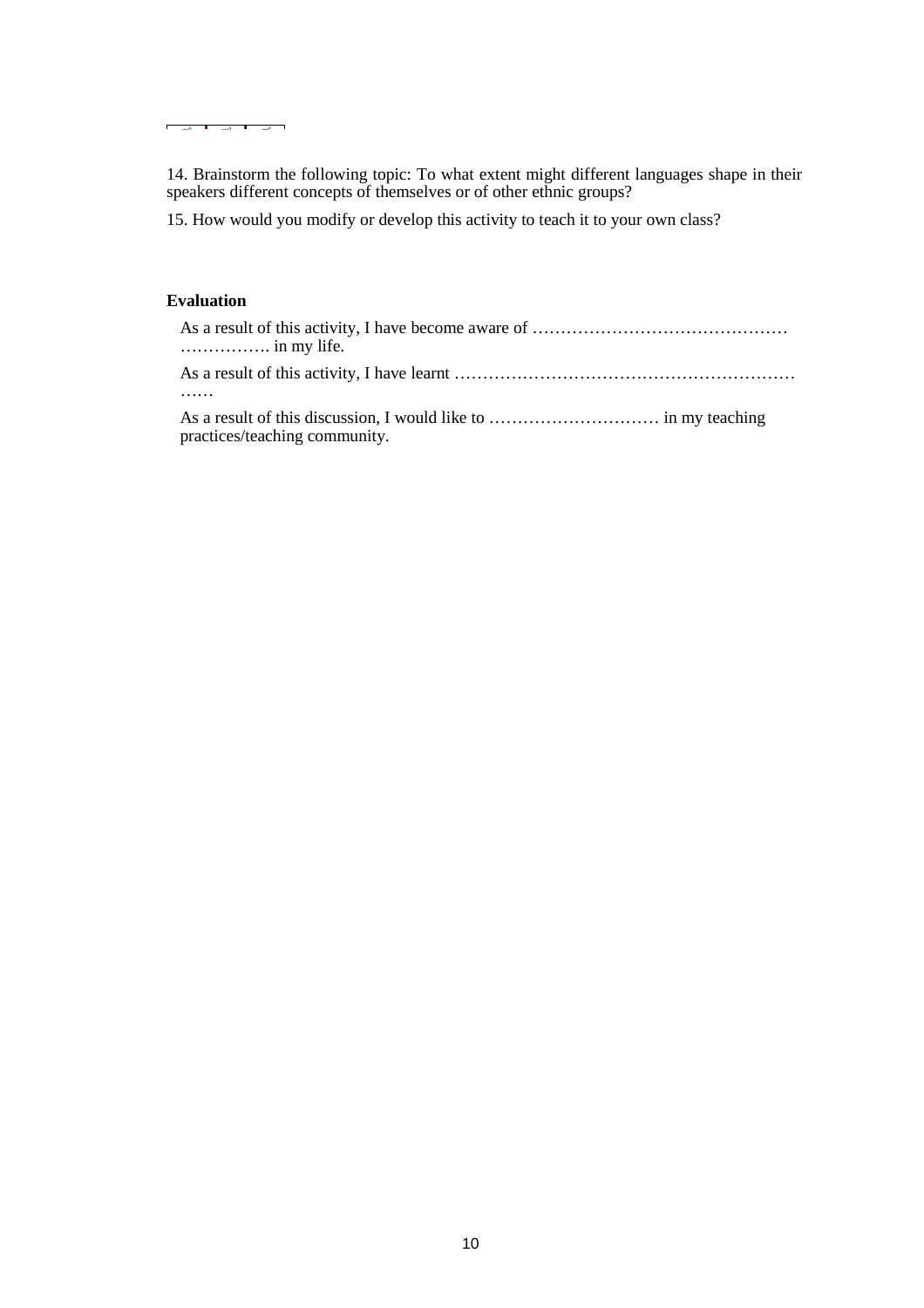#### **Teacher Notes**

#### **Worksheet 1**

The quotation in the warm-up activity encourages students to reflect on the ubiquitous and universal nature of numbers.

- 1. This mind map will help students to identify and become aware of the many associations and links numbers have.
- 2. / 3. Helps students to narrow the concept of number and put it into a familiar cultural context.

4. and 5. This also increases students' awareness of the many and varied uses that numbers can have in a specific culture. e.g., schools and form**s** in Russia are numbered, while in England schools are named and junior school classes are also named as well (Ms Black's Class ) etc. Some of the privately owned dwellings also have names, while in Russia most buildings are numbered. Knowing these cultural distinctions enhances students' cultural knowledge and understanding that despite their universal character numbers can have a different value in everyday life in different cultures.

Also, more academically-minded students can compare symbolic Western odd numbers 1,3,7, with their Oriental counterparts 2,4, 8 and pursue an individual research project "From other times and places" (Guiding question 'What cultural implications does this difference have?') 6. a) Drei b) семеро с) The Twelfth.

7. Consider other famous or poplar works of art, both classic and modern (novels, poems, plays, films, pictures, etc) preferably in their original languages, eg., 'Three men in a boat', 'Three musketeers', 'Twelve months' (Russian folktale), 'Around the world in 80 days', 'Catch 22', 'The three sisters', 'Le Tour du monde en quatre-vingts jours', '20 000 Leagues Under The Sea'

# **Worksheet 2.**

<sup>1</sup>Can be replaced with a viva voce.

6,7. Full list of number idioms by language and with numbers underlined in each idiom: **English** At the eleventh hour / to kill two birds with one stone/ in two ticks / in one go /not to be able to put two and two together/ two sides of the same coin/ a half-hearted(attempt)/ The first Lady in the State/ in seventh heaven / on cloud nine/ The Third World / look like million dollars /Seven Wonders of the world/ two is company, three is a crowd  $\alpha$  a \$ 64000 question/ at one's sixes and sevens/ on all fours/ once in a blue moon/in a couple of words/ third time lucky/ a cat has nine lives/ a nine-day wonder.

**German** in/mit einem Zuge/ in /mit drei Worten sagen / Doppelt gibt, wer schnell gibt/ fünf Minuten vor zwölf **/** die Dritte Welt/ nur mit halbem Herzen/ seine zwei Seiten haben/ die sieben Weltwunder/eins, zwei, drei /für drei (arbeiten, essen)/ ewig und drei Tage/ Unter vier Augen/